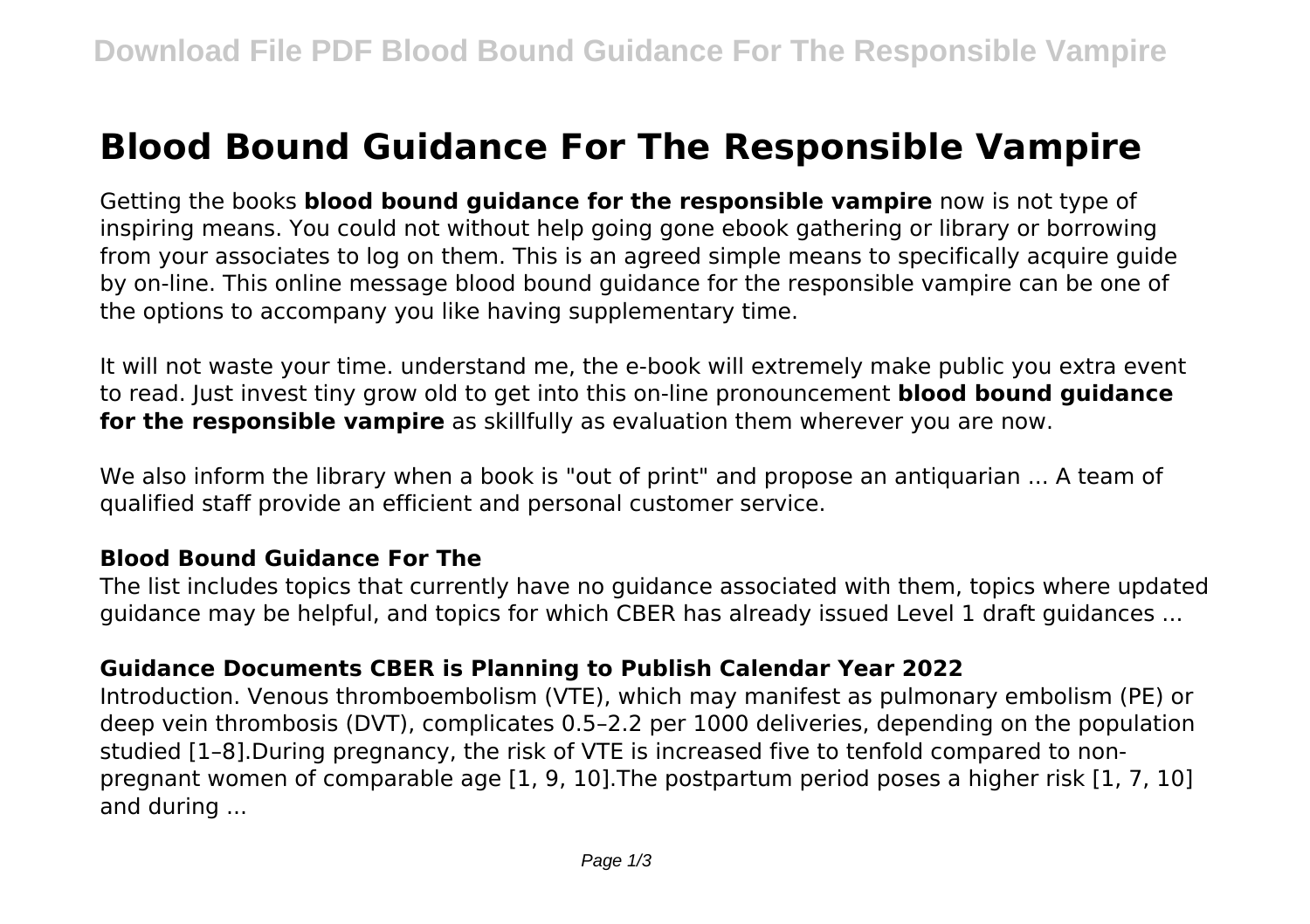## **Guidance for the treatment and prevention of obstetric-associated ...**

GUIDANCE DOCUMENT. Guidance for Industry: Voluntary Sodium Reduction Goals Target Mean and Upper Bound Concentrations for Sodium in Commercially Processed, Packaged, and Prepared Foods October 2021

#### **Guidance for Industry: Voluntary Sodium Reduction Goals | FDA**

The values generally included: White blood cell count (WBC) White blood cell (WBC) differential count. The white blood count is comprised of several different types that are differentiated, or distinguished, based on their size and shape. The cells in a differential count are granulocytes, lymphocytes, monocytes, eosinophils, and basophils.

## **Complete Blood Count (CBC) Test Costs & Normal Ranges Chart**

Where bound IgM causes a positive DAT or control, washing red cells at 37 °C can be useful to remove autoantibody. ... Further guidance on the selection of blood for patients with cold-active antibodies is given in Appendix APPENDIX 6. 7. SELECTION AND ISSUE OF RED CELLS ... Blood component a therapeutic constituent of human blood, as defined ...

#### **Guidelines for pre‐transfusion compatibility procedures in blood ...**

Foot binding, or footbinding, was the Chinese custom of breaking and tightly binding the feet of young girls in order to change their shape and size.Feet altered by footbinding were known as lotus feet, and the shoes made for these feet were known as lotus shoes.In late imperial China, bound feet were considered a status symbol and a mark of feminine beauty.

Copyright code: [d41d8cd98f00b204e9800998ecf8427e.](/sitemap.xml)